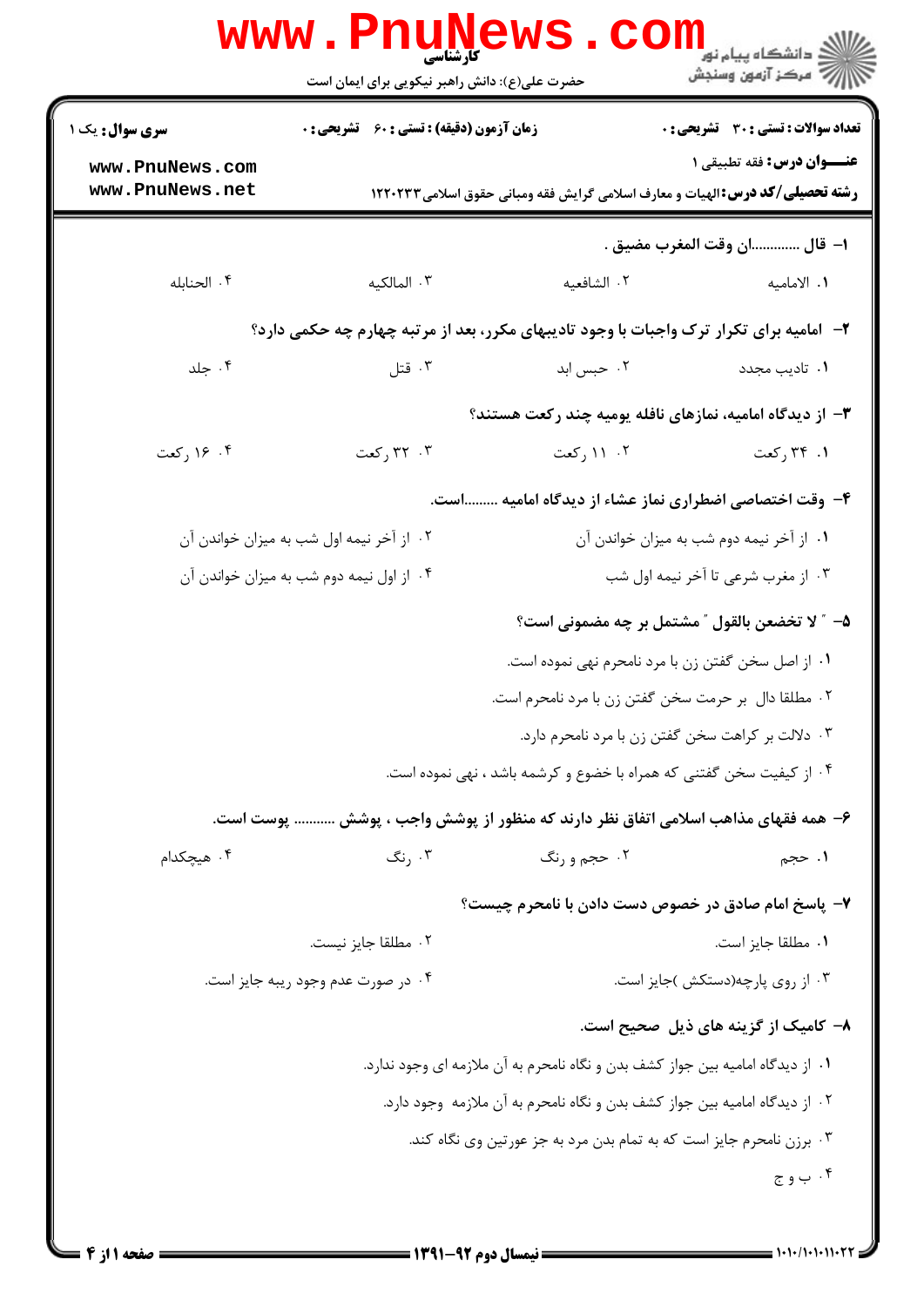| www.PnuNews<br>ڪ دانشڪاه پيا <sub>م</sub> نور<br><mark>√</mark> مرڪز آزمون وسنڊش |                                                                                                               |                     |                                                                                       |  |
|----------------------------------------------------------------------------------|---------------------------------------------------------------------------------------------------------------|---------------------|---------------------------------------------------------------------------------------|--|
|                                                                                  | حضرت علی(ع): دانش راهبر نیکویی برای ایمان است                                                                 |                     |                                                                                       |  |
| <b>سری سوال : ۱ یک</b>                                                           | <b>زمان آزمون (دقیقه) : تستی : 60 ٪ تشریحی : 0</b>                                                            |                     | <b>تعداد سوالات : تستی : 30 ٪ تشریحی : 0</b>                                          |  |
| www.PnuNews.com                                                                  |                                                                                                               |                     | عنــوان درس: فقه تطبيقي ١                                                             |  |
| www.PnuNews.net                                                                  |                                                                                                               |                     | <b>رشته تحصیلی/کد درس:</b> الهیات و معارف اسلامی گرایش فقه ومبانی حقوق اسلامی ۱۲۲۰۲۳۳ |  |
|                                                                                  | ٩–  آيه شريفه ٤٠ سوره نور ″ والقواعد من النساء اللاتي لايرجون نكاحا فليس عليهن جناح ان يضعن ثيابهن″ بيانگر چه |                     | پوششي است؟                                                                            |  |
| ۰۴ پوشش محارم                                                                    | ۰۳ پوشش پیرزنان                                                                                               | ۰۲ پوشش دختران صغیر | ٠١. پوشش زنان جوان                                                                    |  |
|                                                                                  |                                                                                                               |                     | ∙ا− نجاستی که از دیدگاه امامیه مورد عفو شناخته شده، عبارت است از:                     |  |
|                                                                                  | ۰۱ خونی که کمتر از یک درهم باشد به شرط مجتمع بودن و منتفی بودن خونهای سه گانه و نجس العین                     |                     |                                                                                       |  |
|                                                                                  |                                                                                                               |                     | ۲ . نجاست آنچه که با آن نماز کامل نمی شود و قابل اغماض است مثل کمربند و …             |  |
|                                                                                  |                                                                                                               |                     | ۰۳ هر نجاست موجود در لباس و بدن در شرایط اضطراری                                      |  |
|                                                                                  |                                                                                                               |                     | ۰۴ تمام موارد                                                                         |  |
|                                                                                  | ۱۱– از دیدگاه امامیه، در چه صورتی پوشیدن لباس ابریشم برای مردان در حال نماز اشکال <u>ندارد</u> ؟              |                     |                                                                                       |  |
|                                                                                  | ۰۲ مطلقا دارای اشکال است.                                                                                     |                     | ٠١. مطلقا فاقد اشكال است.                                                             |  |
|                                                                                  | ۰۴ در صورت حضور در مجالس مجلل                                                                                 |                     | ۰۳ در حال جنگ یا بیماری                                                               |  |
|                                                                                  |                                                                                                               |                     | ۱۲- تنها مذهبی که مباح بودن لباس را جزو شرایط صحت نماز می داند،است.                   |  |
| ۰۴ مالکته                                                                        | ۰۳ شافعته                                                                                                     | ٢. حنفيه            | ٠١. اماميه                                                                            |  |
|                                                                                  |                                                                                                               |                     | ۱۳– نماز در مکان غصبی را باطل می دانند.                                               |  |
| ۰۴ مالکته                                                                        | ۰۳ حنفیه                                                                                                      | ۰۲ شافعیه           | ٠١. اماميه                                                                            |  |
|                                                                                  |                                                                                                               |                     | ۱۴– مذاهب چهارگانه اهل تسنن در خصوص طهارت مکان نمازگزار چه اعتقادی دارند؟             |  |
|                                                                                  |                                                                                                               |                     | ١. فقط طهارت محل سجده را از نجاست مسرى و غير مسرى لازم مى دانند.                      |  |
|                                                                                  |                                                                                                               |                     | ۰۲ طهارت کل مکان نماز را از طهارت مسری شرط می دانند.                                  |  |
|                                                                                  |                                                                                                               |                     | ۰۳ فقط طهارت محل سجده را از نجاست مسری شرط می دانند.                                  |  |
|                                                                                  | ۰۴ طهارت کل مکان نماز را از نجاست، اعم از مسری و غیر مسری (تر و خشک )شرط می دانند.                            |                     |                                                                                       |  |
|                                                                                  |                                                                                                               |                     | 1۵– قال الحنفيه و الشافعيه والاماميه: الاذان                                          |  |
| ۰۴ مباح                                                                          | ۰۳ سنهٔ                                                                                                       | ۰۲ واجب             | ۰۱ سنهٔموکدهٔ                                                                         |  |
|                                                                                  |                                                                                                               |                     | ۱۶- منظور از نماز تراویح چیست؟                                                        |  |
| ۰۴ نماز عیدین                                                                    | ۰۳ نماز جماعت نافله                                                                                           | ۰۲ نماز باران       | ۰۱ نماز کسوف                                                                          |  |
|                                                                                  |                                                                                                               |                     |                                                                                       |  |
|                                                                                  |                                                                                                               |                     |                                                                                       |  |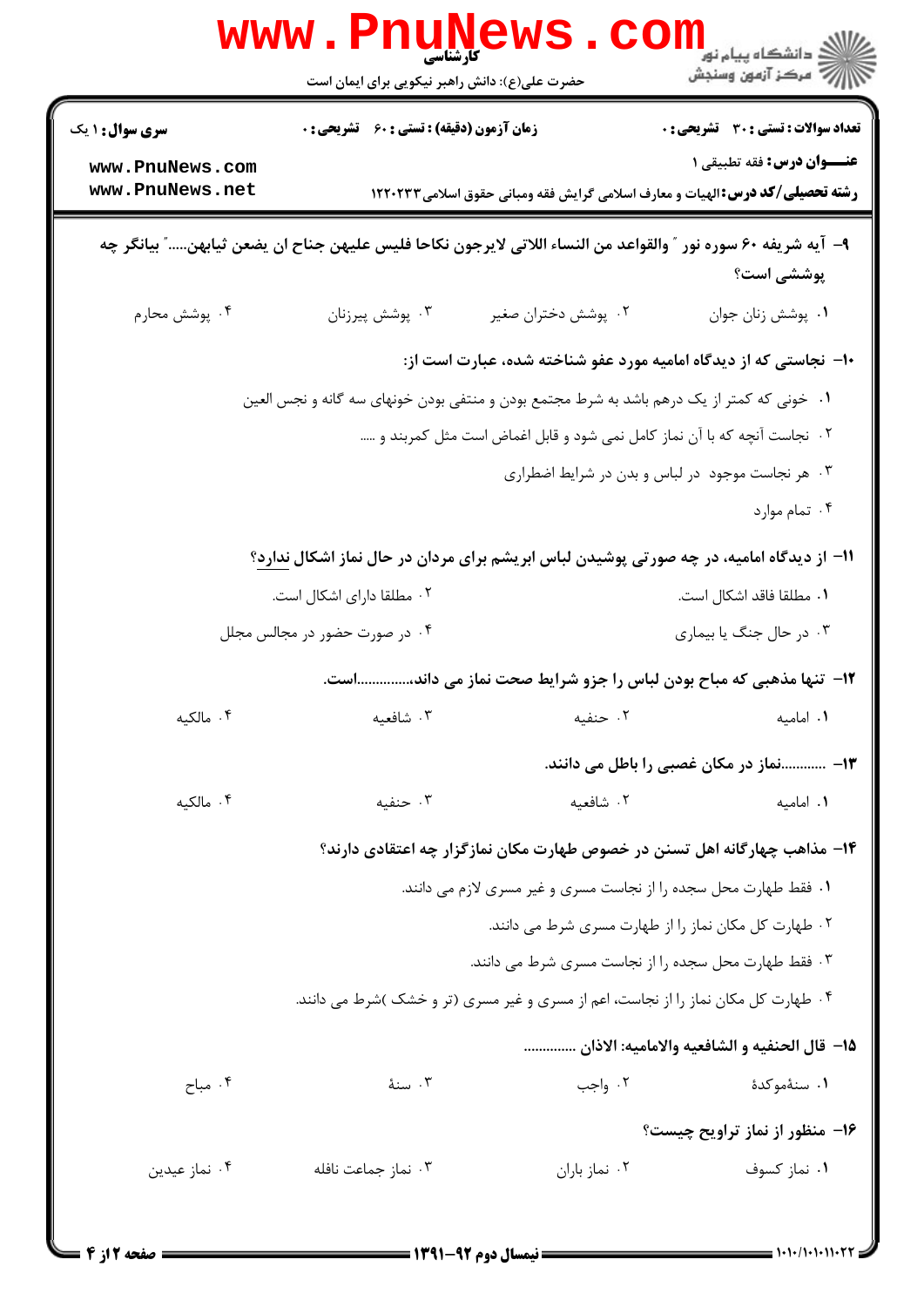|                                    | www.PnuNews<br>کارشناسی<br>حضرت علی(ع): دانش راهبر نیکویی برای ایمان است | COI                                                                                    | ≦ دانشگاه پیام نو <mark>ر</mark><br>رآب " مرڪز آزمون وسنڊش |
|------------------------------------|--------------------------------------------------------------------------|----------------------------------------------------------------------------------------|------------------------------------------------------------|
| <b>سری سوال : ۱ یک</b>             | <b>زمان آزمون (دقیقه) : تستی : 60 ٪ تشریحی : 0</b>                       |                                                                                        | <b>تعداد سوالات : تستی : 30 ٪ تشریحی : 0</b>               |
| www.PnuNews.com<br>www.PnuNews.net |                                                                          | <b>رشته تحصیلی/کد درس: ا</b> لهیات و معارف اسلامی گرایش فقه ومبانی حقوق اسلامی ۱۲۲۰۲۳۳ | <b>عنــوان درس:</b> فقه تطبيقي 1                           |
|                                    |                                                                          | ١٧– قال الحنفيه: لاتتعين في الصلوات المفروضه                                           |                                                            |
| ۰۴ التسليم                         | ۰۳ الفاتحه                                                               | ۲. التشهد                                                                              | ١. القراءة                                                 |
|                                    |                                                                          | ۱۸– مذاهب چهارگانه اهل سنت ،آمین گفتن در حال نماز رامی دانند.                          |                                                            |
| ۰۴ مگروه                           | ۰۳ جايز                                                                  | ۰۲ مستحب                                                                               | ۰۱ حرام                                                    |
|                                    |                                                                          | 1٩- مفتاح الصلوةو تحريمهاو تحليلها                                                     |                                                            |
|                                    | ٢. التكبير - القراءة - التسليم                                           |                                                                                        | ↑. الطهور – التكبيرة ⊣لتسليم                               |
|                                    | ۴. التكبيرة - الطهور - التسليم                                           |                                                                                        | ٠٣ الطهور - التسليم - التكبيرة                             |
|                                    |                                                                          |                                                                                        | +۲- ذکر در رکوع را واجب نمی دانند.                         |
|                                    | ۰۲ شافعیه،حنفیه و مالکیه                                                 |                                                                                        | ٠١. حنابله                                                 |
|                                    | ۰۴ ظاهریه                                                                |                                                                                        | ۰۳ امامیه                                                  |
|                                    |                                                                          | ۲۱− در کدامیک از شکهای ذیل ، امامیه قائل به  بطلان نماز نیستند؟                        |                                                            |
|                                    |                                                                          |                                                                                        | ۰۱ نماز جمعه                                               |
|                                    |                                                                          |                                                                                        | ۰۲ نماز صبح                                                |
|                                    |                                                                          |                                                                                        | ۰۳ شک بین ۳و۴                                              |
|                                    |                                                                          | ۰۴ شک قبل از اتمام سجدتین دو رکعت اول نمازهای چهار رکعتی                               |                                                            |
|                                    |                                                                          | ٢٢- از ديدگاه اماميه ، وقت اقامه نماز عيدين چه زماني است؟                              |                                                            |
|                                    |                                                                          |                                                                                        | ٠١. از طلوع خورشيد تا زوال آن                              |
|                                    |                                                                          | ۲۰ از بر آمدن خورشید تا زمانیکه سایه هر چیز به مقدار یک نیزه برسد.                     |                                                            |
|                                    |                                                                          |                                                                                        | ۰۳ از طلوع سپیده تا طلوع خورشید                            |
|                                    |                                                                          |                                                                                        | ۰۴ از طلوع خورشید تا دو ساعت بعد از آن                     |
|                                    | ٢٣– اماميه قائل به نماز آيات و مذاهب اهل تسنن قائل به نماز آيات هستند.   |                                                                                        |                                                            |
|                                    | ۰۲ وجوب - مستحب موکد بودن                                                |                                                                                        | ٠١. وجوب – مستحب بودن                                      |
|                                    | ۰۴ مستحب بودن – وجوب                                                     |                                                                                        | ۰۳ مستحب موکد بودن – وجوب                                  |
|                                    |                                                                          | ۲۴– مذاهب چهارگانه اهل سنت معتقدندکه:نماز کسوف و خسوفاست.                              |                                                            |
| ۰۴ واجب کفایی                      | ۰۳ مستحب                                                                 | ۰۲ مستحب موکد                                                                          | ۰۱ واجب                                                    |
| = صفحه 3 از 4 ــ                   | <b>ـــــ نیمسال دوم 92-1391 ـــــ</b>                                    |                                                                                        | 1010/101011027 =                                           |